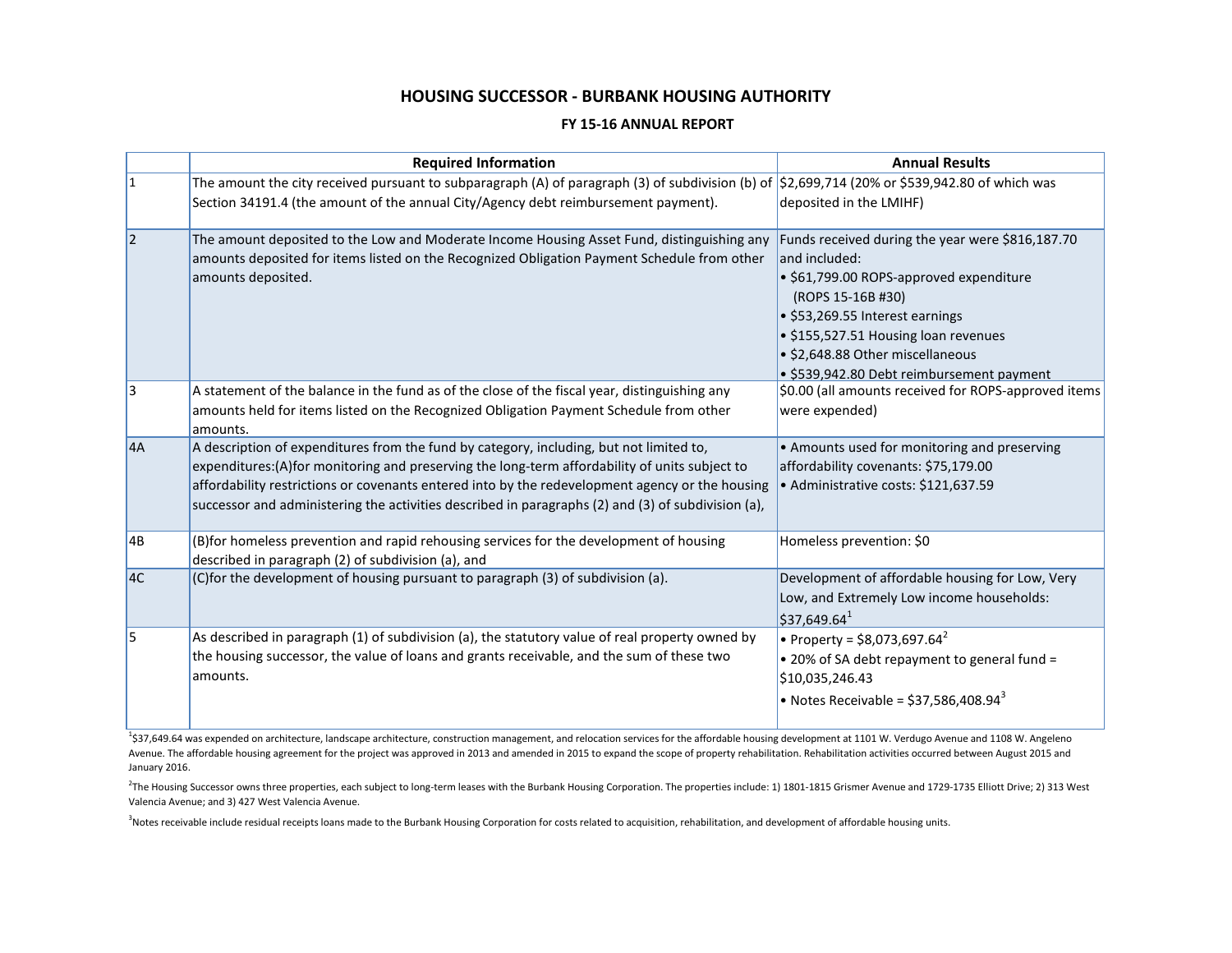# **HOUSING SUCCESSOR - BURBANK HOUSING AUTHORITY**

### **FY 15-16 ANNUAL REPORT**

| 6  | A description of any transfers made pursuant to paragraph (2) of subdivision (c) in the previous<br>fiscal year and, if still unencumbered, in earlier fiscal years and a description of and status<br>update on any project for which transferred funds have been or will be expended if that project<br>has not yet been placed in service.                                                                                                                                         | N/A. The Housing Successor has not transferred<br>funds to other Successor Housing Agencies.                                                                                                                                                                                                                                                                                        |
|----|---------------------------------------------------------------------------------------------------------------------------------------------------------------------------------------------------------------------------------------------------------------------------------------------------------------------------------------------------------------------------------------------------------------------------------------------------------------------------------------|-------------------------------------------------------------------------------------------------------------------------------------------------------------------------------------------------------------------------------------------------------------------------------------------------------------------------------------------------------------------------------------|
| 17 | A description of any project for which the housing successor receives or holds property tax<br>revenue pursuant to the Recognized Obligation Payment Schedule and the status of that project.                                                                                                                                                                                                                                                                                         | \$61,799 was paid to the Burbank Housing<br>Corporation for asset management fees in<br>accordance with a previously-approved affordable<br>housing agreement for the Keeler-Elliott (Habitat for<br>Humanity) project. Construction of the project has<br>been completed. This payment completes the<br>Housing Successor's obligations under the affordable<br>housing agreement. |
| 8  | For interests in real property acquired by the former redevelopment agency prior to February 1,<br>2012, a status update on compliance with Section 33334.16. For interests in real property<br>acquired on or after February 1, 2012, a status update on the project.                                                                                                                                                                                                                | Activities consistent with the development of<br>affordable housing have been completed for all<br>properties that were acquired prior to February 1,<br>2012.<br>The Housing Successor has no interests in real<br>property acquired after February 1, 2012.                                                                                                                       |
| 9  | A description of any outstanding obligations pursuant to Section 33413 that remained to<br>transfer to the housing successor on February 1, 2012, of the housing successor's progress in<br>meeting those obligations, and of the housing successor's plans to meet unmet obligations. In<br>addition, the housing successor shall include in the report posted on its Internet Web site the<br>implementation plans of the former redevelopment agency.                              | The Housing Successor has no obligation related to<br>the development of replacement housing.                                                                                                                                                                                                                                                                                       |
| 10 | The information required by subparagraph (B) of paragraph (3) of subdivision (a).                                                                                                                                                                                                                                                                                                                                                                                                     | N/A. Reporting requirements related to the<br>expenditures by income type are not required until<br>2019.                                                                                                                                                                                                                                                                           |
| 11 | The percentage of units of deed-restricted rental housing restricted to seniors and assisted<br>individually or jointly by the housing successor, its former redevelopment agency, and its host<br>jurisdiction within the previous 10 years in relation to the aggregate number of units of deed-<br>restricted rental housing assisted individually or jointly by the housing successor, its former<br>redevelopment agency, and its host jurisdiction within the same time period. | Since FY 05-06 the following affordable housing units<br>have been developed:<br>267 Rental Units<br>+55 Ownership Units<br>322 Total Units, of which 43 units or 13.35% were<br>developed exclusively for seniors.                                                                                                                                                                 |
| 12 | The amount of any excess surplus, the amount of time that the successor agency has had excess<br>surplus, and the housing successor's plan for eliminating the excess surplus.                                                                                                                                                                                                                                                                                                        | N/A.                                                                                                                                                                                                                                                                                                                                                                                |